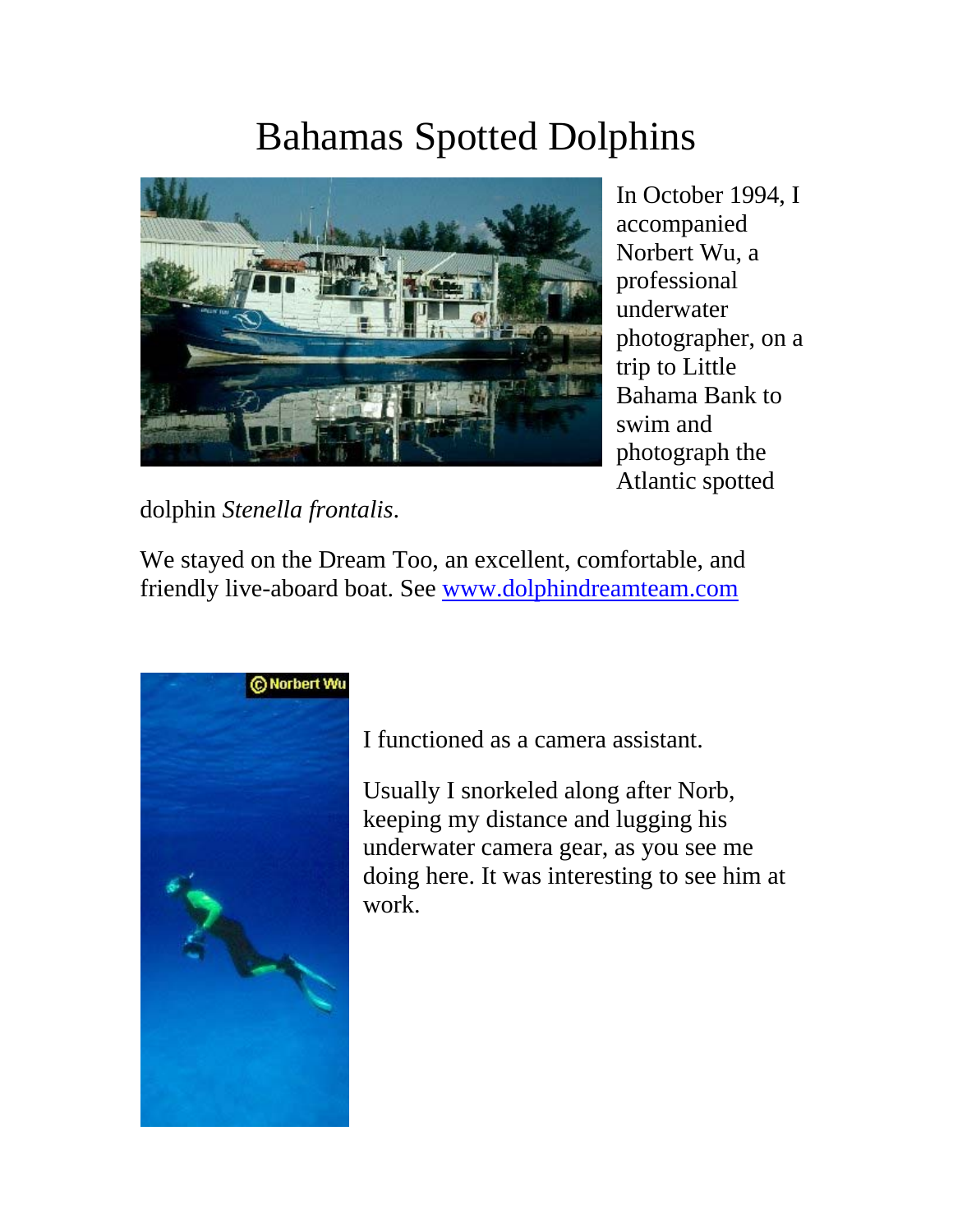

Norbert wanted to photograph the spotted dolphins that hang about that bank in the afternoons; you can swim and snorkle among them. I was in the water the maximum

opportunity, which gets tiring with all that swimming, but I was pretty excited. It helps to do some fin swimming before this trip to get in shape for swimming with the dolphins. I was diving regularly so I could keep up with the dolphins.



The spotted dolphins seemed to be more interested in you if you were active underwater, diving and twisting around.

They seemed less interested in you if you were floating

motionless at the surface, passively watching them.